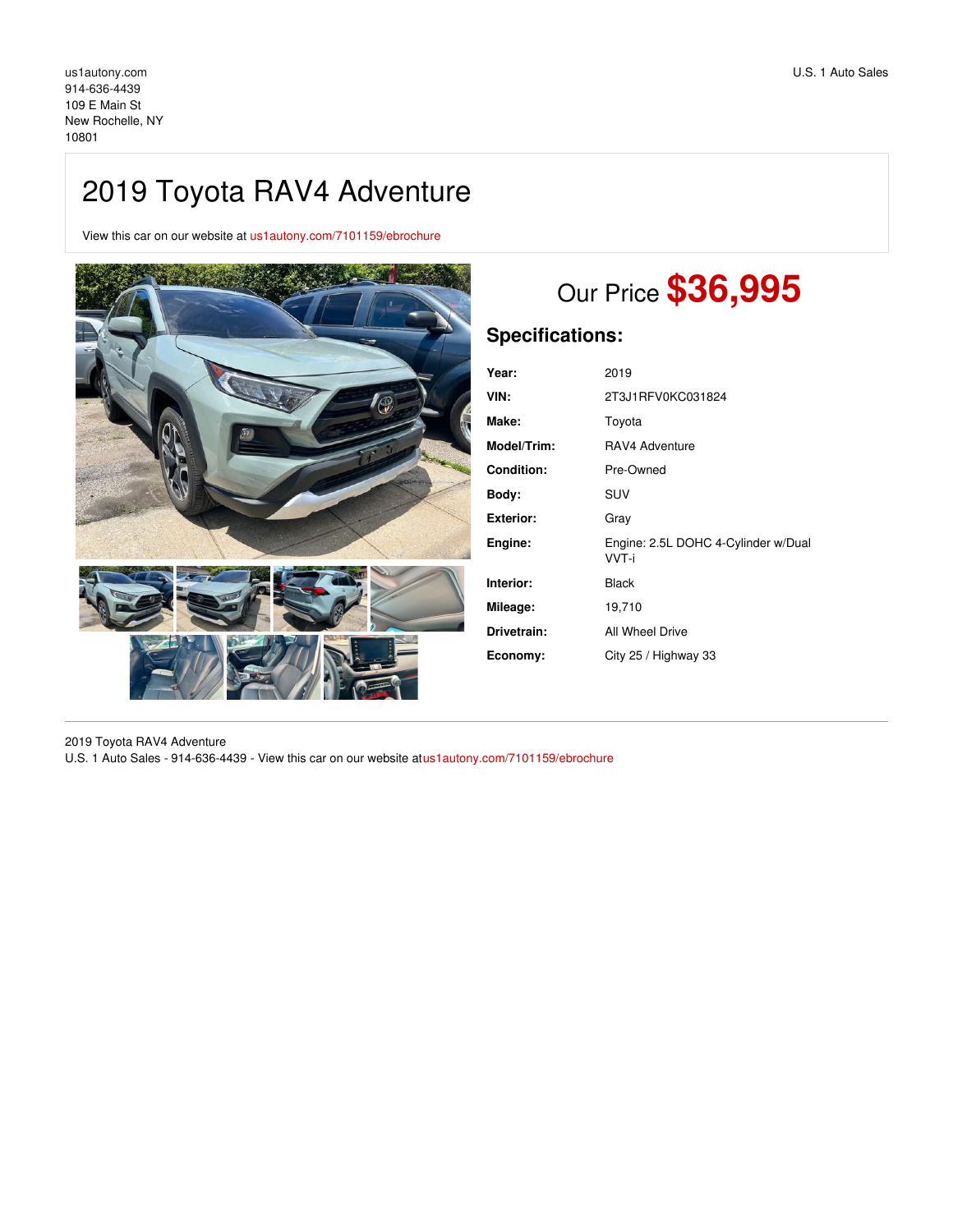

#### 2019 Toyota RAV4 Adventure

U.S. 1 Auto Sales - 914-636-4439 - View this car on our website at[us1autony.com/7101159/ebrochure](https://us1autony.com/vehicle/7101159/2019-toyota-rav4-adventure-new-rochelle-ny-10801/7101159/ebrochure)

## **Installed Options**

#### **Interior**

- 2 12V DC Power Outlets- 2 12V DC Power Outlets and 1 120V AC Power Outlet
- 2 Seatback Storage Pockets
- 60-40 Folding Split-Bench Front Facing Manual Reclining Fold Forward Seatback Rear Seat
- Air Filtration- Cargo Area Concealed Storage- Cargo Net- Cargo Space Lights
- Carpet Floor Trim- Cruise Control w/Steering Wheel Controls- Day-Night Rearview Mirror
- Delayed Accessory Power- Digital/Analog Appearance
- Distance Pacing w/Traffic Stop-Go
- Driver And Passenger Visor Vanity Mirrors w/Driver And Passenger Auxiliary Mirror
- Driver Foot Rest- Driver Seat- Dual Zone Front Automatic Air Conditioning
- Engine Immobilizer- Entune Safety Connect Tracker System
- FOB Controls -inc: Cargo Access- Fade-To-Off Interior Lighting
- Front Bucket Seats -inc: 8-way power-adjustable driver's seat w/lumbar support and 4-way adjustable front passenger seat
- Front Center Armrest and Rear Center Armrest- Front Cupholder- Front Map Lights
- Full Carpet Floor Covering- Full Cloth Headliner
- Full Floor Console w/Covered Storage, Mini Overhead Console w/Storage, 2 12V DC Power Outlets and 1 120V AC Power Outlet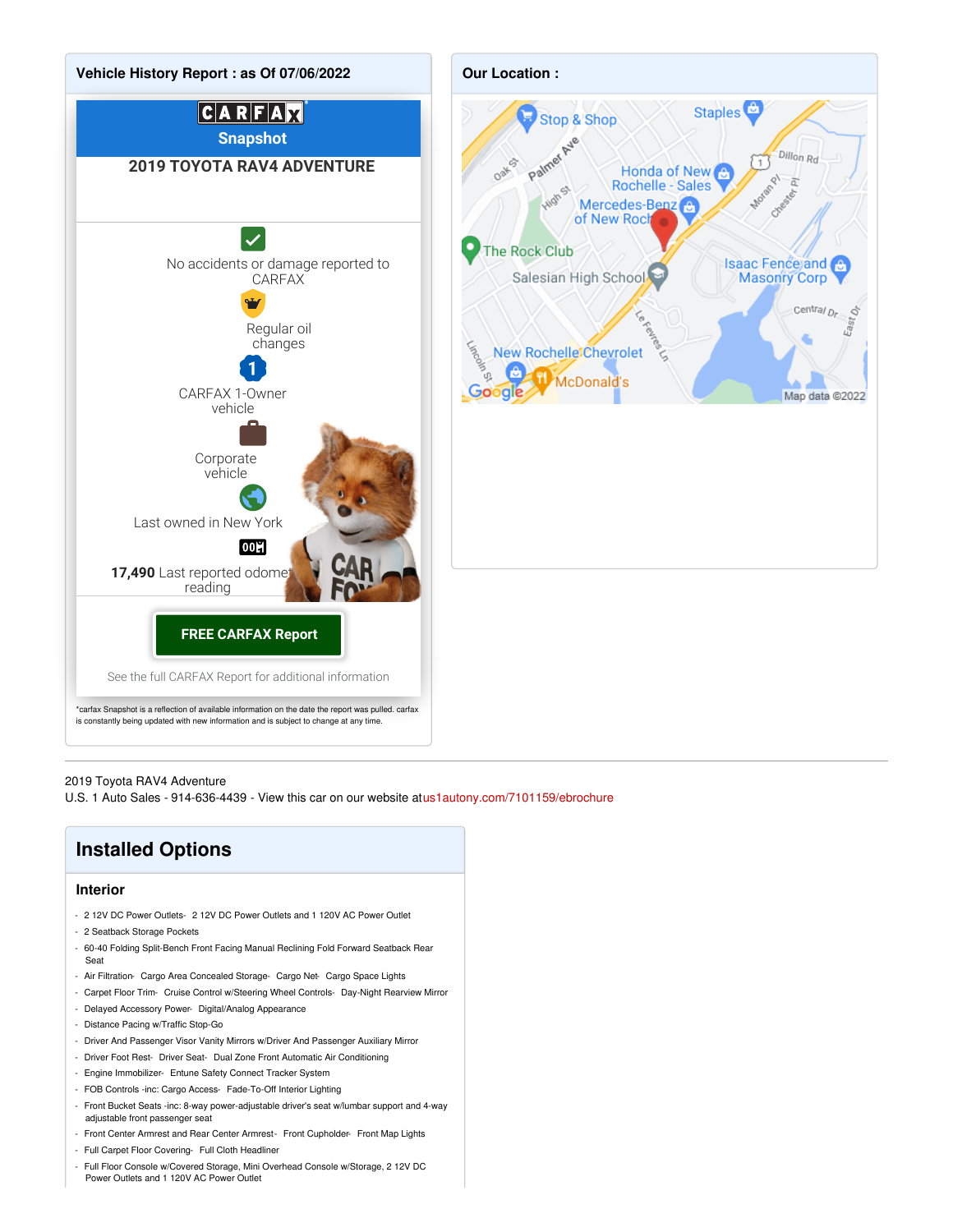- Gauges -inc: Speedometer, Odometer, Engine Coolant Temp, Tachometer, Trip Odometer and Trip Computer
- Glove Box- HVAC -inc: Underseat Ducts and Console Ducts
- Instrument Panel Bin, Driver And Passenger Door Bins
- Interior Trim -inc: Metal-Look Interior Accents Leatherette Door Trim Insert
- Manual Adjustable Front Head Restraints and Manual Adjustable Rear Head Restraints
- Manual Tilt/Telescoping Steering Column- Outside Temp Gauge- Passenger Seat
- Perimeter Alarm- Power 1st Row Windows w/Front And Rear 1-Touch Up/Down
- Power Door Locks w/Autolock Feature
- Power Rear Windows and Fixed 3rd Row Windows - Proximity Key For Doors And Push Button Start - Rear Cupholder
- Redundant Digital Speedometer
- 
- Remote Keyless Entry w/Integrated Key Transmitter, Illuminated Entry, Illuminated Ignition Switch and Panic Button
- Remote Releases -Inc: Power Cargo Access and Mechanical Fuel- Roll-Up Cargo Cover
- Seats w/Leatherette Back Material- SofTex Seat Trim- Systems Monitor- Trip Computer
- Trunk/Hatch Auto-Latch- Urethane Gear Shifter Material
- Wi-Fi Connect Mobile Hotspot Internet Access

#### **Exterior**

- Auto On/Off Aero-Composite Led Low/High Beam Daytime Running Auto High-Beam Headlamps w/Delay-Off
- Black Bodyside Cladding and Black Wheel Well Trim Black Grille w/Body-Color Surround - Black Power Heated Side Mirrors w/Manual Folding and Turn Signal Indicator
- Black Rear Bumper w/Metal-Look Rub Strip/Fascia Accent- Body-Colored Door Handles
- Body-Colored Front Bumper w/Black Rub Strip/Fascia Accent and Metal-Look Bumper Insert
- Chrome Side Windows Trim and Black Front Windshield Trim Clearcoat Paint
- Compact Spare Tire Mounted Inside Under Cargo- Deep Tinted Glass
- Fixed Rear Window w/Fixed Interval Wiper and Defroster- Front Fog Lamps
- Galvanized Steel/Aluminum Panels- Headlights-Automatic Highbeams- LED Brakelights
- Laminated Glass- Lip Spoiler- Power Liftgate Rear Cargo Access- Roof Rack Rails Only
- Steel Spare Wheel- Tailgate/Rear Door Lock Included w/Power Door Locks
- Tires: P235/55R19- Variable Intermittent Wipers- Wheels: 19" x 7.5J Alloy

#### **Safety**

- 2 12V DC Power Outlets- 2 12V DC Power Outlets and 1 120V AC Power Outlet
- 2 Seatback Storage Pockets
- 60-40 Folding Split-Bench Front Facing Manual Reclining Fold Forward Seatback Rear Seat
- Air Filtration- Cargo Area Concealed Storage- Cargo Net- Cargo Space Lights
- Carpet Floor Trim- Cruise Control w/Steering Wheel Controls- Day-Night Rearview Mirror
- Delayed Accessory Power- Digital/Analog Appearance
- Distance Pacing w/Traffic Stop-Go
- Driver And Passenger Visor Vanity Mirrors w/Driver And Passenger Auxiliary Mirror
- Driver Foot Rest- Driver Seat- Dual Zone Front Automatic Air Conditioning
- Engine Immobilizer- Entune Safety Connect Tracker System
- FOB Controls -inc: Cargo Access- Fade-To-Off Interior Lighting
- Front Bucket Seats -inc: 8-way power-adjustable driver's seat w/lumbar support and 4-way adjustable front passenger seat
- Front Center Armrest and Rear Center Armrest- Front Cupholder- Front Map Lights
- Full Carpet Floor Covering- Full Cloth Headliner
- Full Floor Console w/Covered Storage, Mini Overhead Console w/Storage, 2 12V DC Power Outlets and 1 120V AC Power Outlet
- Gauges -inc: Speedometer, Odometer, Engine Coolant Temp, Tachometer, Trip Odometer and Trip Computer
- Glove Box- HVAC -inc: Underseat Ducts and Console Ducts
- Instrument Panel Bin, Driver And Passenger Door Bins
- Interior Trim -inc: Metal-Look Interior Accents Leatherette Door Trim Insert
- Manual Adjustable Front Head Restraints and Manual Adjustable Rear Head Restraints
- Manual Tilt/Telescoping Steering Column- Outside Temp Gauge- Passenger Seat
- Perimeter Alarm- Power 1st Row Windows w/Front And Rear 1-Touch Up/Down
- Power Door Locks w/Autolock Feature
- Power Rear Windows and Fixed 3rd Row Windows
- Proximity Key For Doors And Push Button Start Rear Cupholder
- Redundant Digital Speedometer
- Remote Keyless Entry w/Integrated Key Transmitter, Illuminated Entry, Illuminated Ignition Switch and Panic Button
- Remote Releases -Inc: Power Cargo Access and Mechanical Fuel- Roll-Up Cargo Cover
- Seats w/Leatherette Back Material- SofTex Seat Trim- Systems Monitor- Trip Computer
- Trunk/Hatch Auto-Latch- Urethane Gear Shifter Material
- Wi-Fi Connect Mobile Hotspot Internet Access